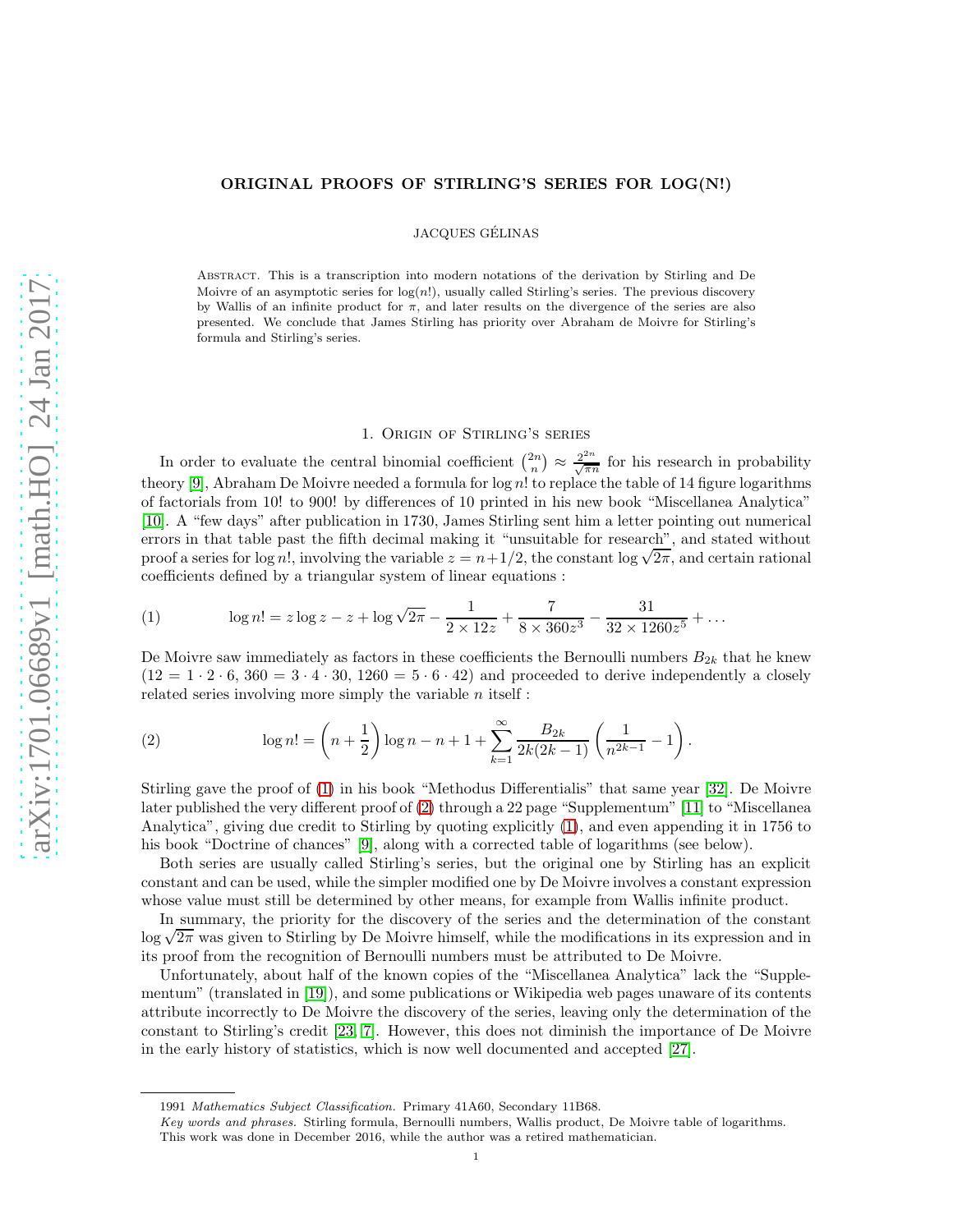#### 2 JACQUES GELINAS ´

### 2. Derivation of the simpler series by De Moivre

First,  $log n!$  is cleverly expressed as a linear combination of n simpler logarithms.

$$
\log n! = \log n + \log (n^{n-1}) + \log (n - 1)! - \log (n^{n-1})
$$
  
=  $\log n + (n - 1) \log n + \log \prod_{k=1}^{n-1} \left( \frac{n-k}{n} \right)$   
=  $n \log n + \sum_{k=1}^{n-1} \log \left( 1 - \frac{k}{n} \right)$ .

Next, each logarithm in the finite sum of  $n-1$  logarithms is replaced by an infinite Taylor series.

$$
-\log\left(1-\frac{k}{n}\right) = \sum_{p=1}^{\infty} \frac{1}{p} \left(\frac{k}{n}\right)^p = \sum_{p=1}^{\infty} \frac{1}{p} \frac{1}{n^p} k^p.
$$

Summing this on k produces a double summation involving, after permutation, sums of powers of the first integers for which James Bernoulli had published a nice explicit formula earlier in 1713 involving the factors  $B_k = 1, \frac{1}{2}, \frac{1}{6}, 0, -\frac{1}{30}, 0, \frac{1}{42}, 0, -\frac{1}{30}, 0, \frac{5}{66}, \dots$  that De Moivre called "Bernoulli numbers<sup>[1](#page-1-0)</sup>". After extracting the first two terms, De Moivre inverted the order of summation yet again and derived as examples the first four terms of the infinite series. We also set with him  $x = (n-1)/n = 1-1/n$  but, after inserting one term, modify one index in order to proceed along diagonals and thus obtain the general expression.

$$
\sum_{p=1}^{\infty} \frac{1}{p} \frac{1}{n^p} \sum_{k=1}^{n-1} k^p = \sum_{p=1}^{\infty} \frac{1}{p} \frac{1}{n^p} \left\{ \frac{1}{p+1} \sum_{k=0}^p {p+1 \choose k} B_k (n-1)^{p+1-k} \right\}
$$
  
\n
$$
= \sum_{p=1}^{\infty} \left( \frac{nx^{p+1}}{p(p+1)} + \frac{x^p}{2p} \right) + \sum_{p=2}^{\infty} \sum_{k=2}^p \frac{1}{p(p+1)} {p+1 \choose k} \frac{B_k}{n^{k-1}} x^{p+1-k}
$$
  
\n
$$
= \int_0^x \sum_{p=1}^{\infty} \left( n \frac{t^p}{p} + \frac{t^{p-1}}{2} \right) dt + \sum_{k=2}^{\infty} \frac{B_k}{n^{k-1}} \left[ \sum_{p=k}^{\infty} \frac{1}{p(p+1)} {p+1 \choose p-k+1} x^{p-k+1} \right]
$$
  
\n
$$
= \int_1^{1-x} \left( n \log t + \frac{1}{2t} \right) dt + \sum_{k=2}^{\infty} \frac{B_k}{n^{k-1}} \left[ \sum_{r=0}^{\infty} \frac{r+k}{(r+k)(r+k-1)} x^r - \frac{1}{k(k-1)} \right]
$$
  
\n
$$
= n - 1 - \frac{1}{2} \log n + \sum_{k=1}^{\infty} \frac{B_{2k}}{2k(2k-1)} \left( 1 - \frac{1}{n^{2k-1}} \right), \qquad (n = 1, 2, 3, \ldots).
$$

Our last step uses the following elementary summation formula for a recurring series,

$$
\sum_{r=0}^{\infty} \frac{\binom{r+k}{k}}{(r+k)(r+k-1)} x^r = \frac{1}{k!} \sum_{r=0}^{\infty} \frac{(r+k-2)!}{r!} x^r = \frac{1}{k!} D^{k-2} \sum_{r=0}^{\infty} x^{r+k-2}
$$

$$
= \frac{1}{k!} D^{k-2} \frac{x^{k-2}}{1-x} = \frac{1}{k!} D^{k-2} \left( \frac{x^{k-2}-1}{1-x} + \frac{1}{1-x} \right)
$$

$$
= \frac{(k-2)!}{k!} \frac{1}{(1-x)^{k-1}} = \frac{n^{k-1}}{k(k-1)}, \qquad (k \ge 2).
$$

After regrouping terms we finally obtain with De Moivre, for  $n = 1, 2, 3, \ldots$ ,

(3) 
$$
\log n! = n \log n - \left\{ n - 1 - \frac{1}{2} \log n + \sum_{k=1}^{\infty} \frac{B_{2k}}{2k(2k-1)} \left( 1 - \frac{1}{n^k} \right) \right\}
$$

$$
= \left( n + \frac{1}{2} \right) \log n - n + \left[ 1 - \sum_{k=1}^{\infty} \frac{B_{2k}}{2k(2k-1)} \right] + \sum_{k=1}^{\infty} \frac{B_{2k}}{2k(2k-1)} \frac{1}{n^{2k-1}}.
$$

<span id="page-1-1"></span><span id="page-1-0"></span><sup>1</sup>The sum up to  $n-1$  has  $B_1 = +\frac{1}{2}$  in terms of  $n-1$ , instead of the usual  $B_1 = -\frac{1}{2}$  in terms of n.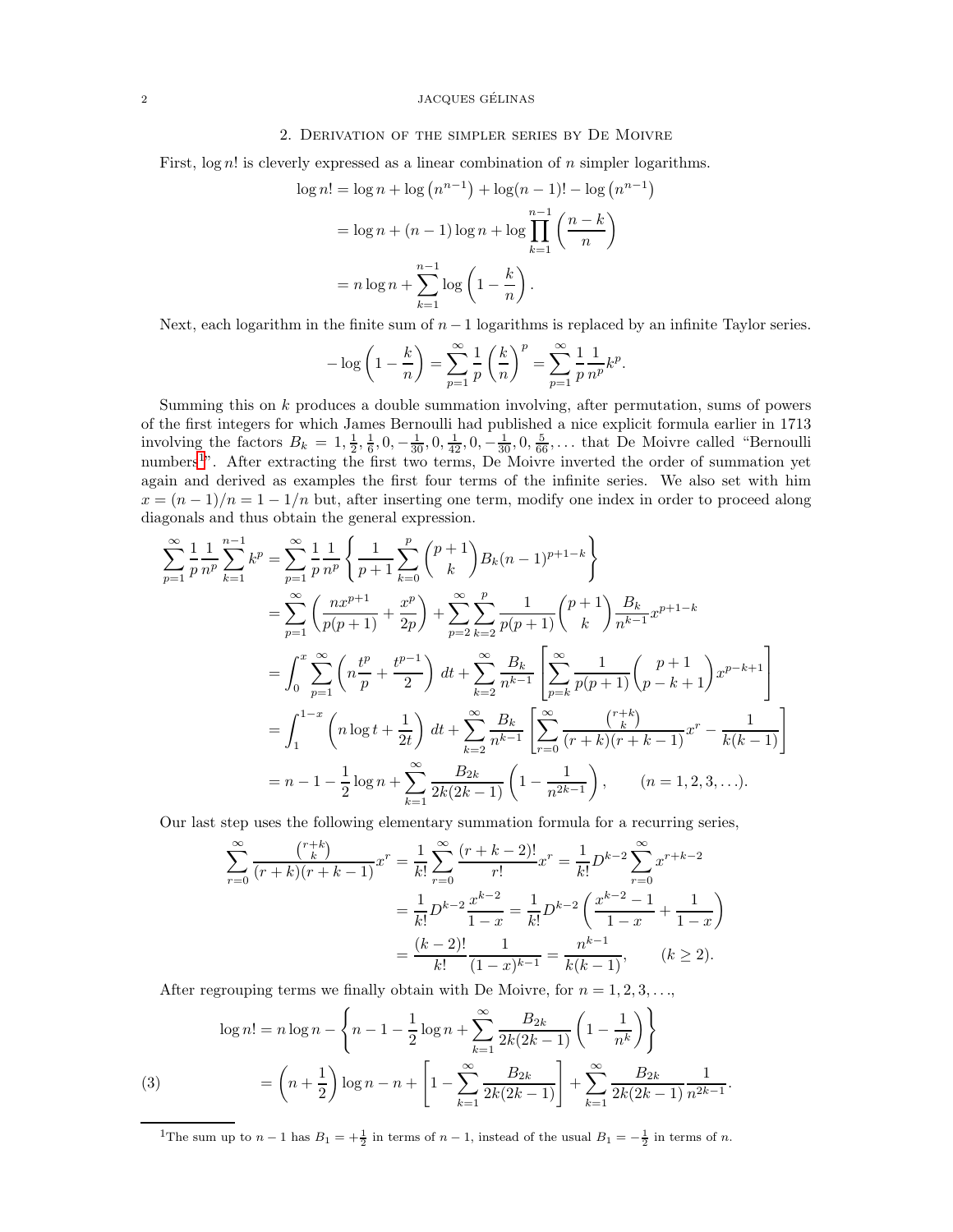## <span id="page-2-0"></span>3. Quadrature of the circle by Wallis

In order to determine the value of the constant expression  $1 - \sum_{k=1}^{\infty} \frac{B_{2k}}{2k(2k-1)}$  in the previous equation [\(3\)](#page-1-1), we will use an infinite product for  $\pi$  discovered via an ingenious induction by John Wallis in 1656, before the invention of the infinitesimal calculus.

Taking limits in our now familiar Riemann sums, Wallis first computes  $\int_0^1 x^r dx$  for a few rational values of  $r = p/q$ , where p and q are small positive integers, then gives the general value of the integral as  $1/(r+1)$ . From this, he can deduce with the integral binomial theorem a few values of  $\int_0^1 (x^p \pm x^q)^r dx$  where p, q are rational and r is a small positive integer, and then he generalizes.

A good number of known geometrical applications are given for parabolas, hyperbolas, spirals and solids of revolution, but the real target is the "quadrature of the circle", or the evaluation of

(4) 
$$
\frac{\pi}{4} = \int_0^1 (1 - x^2)^{\frac{1}{2}} dx.
$$

Without the general binomial theorem (found later by Newton after reading this [\[25\]](#page-8-5)), Wallis is forced to use interpolation between other integrals already computed.

In the symmetric table of the reciprocals of  $\int_0^1 (1-x^{1/q})^p dx$  where  $p, q = 0, 1, 2, 3, 4, 5$ , he detects In the symmetric task of the reciprocals of  $f_0$  (1  $x$   $y$  ax where  $p, q = 0, 1, 2, 0, 4, 0,$  in detects the figurate numbers [\[8\]](#page-7-3) whose values  $\binom{p+q}{q}$  had been found earlier by Harriot and Fermat. What he is looking for corresponds to  $p = q = 1/2$ , so he inserts "odd" lines and columns in the table for  $p, q =$  $-1/2$ ,  $1/2$ ,  $3/2$ , .... Their missing entries are then found by applying multiplication rules relating the values of figurate numbers in the other "even" lines and columns: Wallis knows intuitively that some general rules are valid for all lines and columns which indeed contain  $\frac{\Gamma(p+q+1)}{\Gamma(p+1)\Gamma(q+1)}$  [\[2,](#page-7-4) p. 298]. The expanded table can thus be completely filled [\[25,](#page-8-5) [26\]](#page-8-6), leaving a single unknown factor in the entries of the odd lines and odd columns, the ratio of the diameter squared to the circle area which is denoted by the small square  $\lq \rceil$ .

Next, Wallis looks at the entries that he had found in the line corresponding for  $q = 1/2$  to the successive multiples of one half,  $p = -1/2, 0/2, 1/2, 2/2, 3/2, 4/2, 5/2, 6/2, \ldots$ 

$$
\frac{1}{2}\Box, \quad 1, \quad \Box, \quad \frac{3}{2}, \quad \frac{4}{3}\Box, \quad \frac{3\times 5}{2\times 4}, \quad \frac{4\times 6}{3\times 5}\Box, \quad \frac{3\times 5\times 7}{2\times 4\times 6}, \quad \cdots
$$

The ratios of an odd/even column entry to the previous odd/even column entry obviously decrease as  $\left(\frac{2}{1}, \frac{3}{2}, \frac{4}{3}, \frac{5}{4}, \ldots\right)$ , and so should the ratios of one column to the previous one, giving

$$
\frac{1}{\Box/2} > \frac{\Box}{1} > \frac{3/2}{\Box} \quad \implies \quad \sqrt{1 + \frac{1}{1}} > \Box > \sqrt{1 + \frac{1}{2}},
$$
  

$$
\frac{3/2}{\Box} > \frac{4\Box/3}{3/2} > \frac{(3 \times 5)/(2 \times 4)}{4\Box/3} \quad \implies \quad \frac{3 \cdot 3}{2 \cdot 4} \sqrt{1 + \frac{1}{3}} > \Box > \frac{3 \cdot 3}{2 \cdot 4} \sqrt{1 + \frac{1}{4}}.
$$

The other columns give similar inequalities, thus completing the quadrature of the circle [\(4\)](#page-2-0) :

$$
\Box := \frac{4}{\pi} = \frac{3 \cdot 3 \cdot 5 \cdot 5 \cdots (2n-1)(2n-1)}{2 \cdot 4 \cdot 4 \cdot 6 \cdots (2n-2)(2n)} \theta_n, \quad \left( \sqrt{1 + \frac{1}{2n-1}} > \theta_n > \sqrt{1 + \frac{1}{2n}}, n \ge 1 \right).
$$

Wallis shows in passing how to get the integer power sum formulas from the figurate numbers values via Vandermonde's identity [\[31,](#page-8-7) p. 140], but fails to notice in them the pattern of recurring rational numbers that James Bernoulli would find fifty years later, using the same method.

Sharp criticisms from some scientists of Wallis' time were directed at his inductive method based on informal analogies with arithmetic progressions, explained thus in Proposition 1 [\[31,](#page-8-7) p. 13] :

"The simplest method of investigation, in this and various problems that follow, is to exhibit the thing to a certain extent and to observe the ratios produced and to compare them to each other; so that at length a general proposition may become known by induction."

He responded that this was appropriate during discovery, and we adopted his concept of limit ("the space will be less than any assigned quantity, and may therefore be taken as nothing") [\[31,](#page-8-7) p. 145].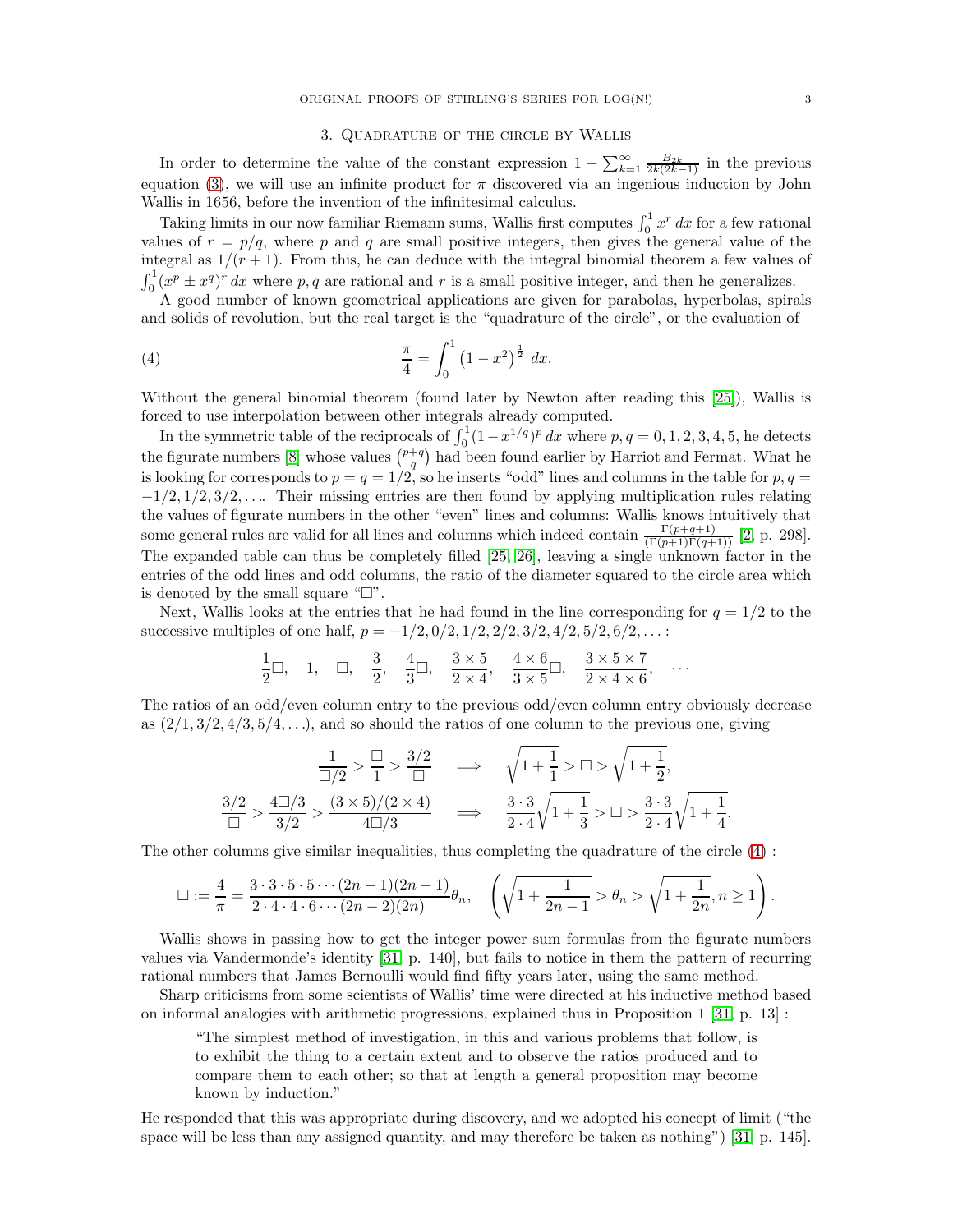Now the finite partial product can be expressed by factorials [\[5\]](#page-7-5)

<span id="page-3-0"></span>
$$
\frac{\pi}{2} \theta_n = \frac{1}{2n} \left[ \frac{2}{1} \times \frac{4}{3} \times \frac{6}{5} \times \ldots \times \frac{2n}{2n-1} \right]^2 = \frac{2^{4n}}{2n} \left[ \frac{(n!)^2}{(2n)!} \right]^2
$$

and we obtain by taking logarithms

(5) 
$$
4 \log n! - 2 \log(2n)! = \log 2n - 4n \log 2 + \log(\frac{\pi}{2}\theta_n).
$$

We also rewrite De Moivre's formula [\(2\)](#page-0-1) by introducing a constant C and a correction term  $\delta_n$ :

<span id="page-3-1"></span>(6) 
$$
\log n! = (n + \frac{1}{2}) \log n - n + C + \delta_n,
$$

<span id="page-3-2"></span>(7) 
$$
\log(2n)! = (2n + \frac{1}{2})\log 2n - 2n + C + \delta_{2n}.
$$

Comparing [\(5\)](#page-3-0) to the corresponding  $(4, -2)$  linear combination of the last two equations [\(6\)](#page-3-1) and [\(7\)](#page-3-2) finally yields

$$
C = \lim_{n \to \infty} \left( \log \sqrt{2\pi \theta_n} + \delta_{2n} - 2\delta_n \right) = \log \sqrt{2\pi},
$$

assuming, as may be easily shown [\[5,](#page-7-5) [29\]](#page-8-8), that the correction term  $\delta_n$  vanishes as  $n \to \infty$ .

# 4. Stirling's derivation of the original series

While the proof by de Moivre could be purely analytical since he knew the formula, the original proof by Stirling looks more experimental, like a sophisticated version for series [\[33\]](#page-8-9) of the "inductive" method of pattern discovery used earlier by John Wallis for the quadrature of the circle.

The problem considered in Proposition XXVIII of "Methodus Differentialis" is the evaluation of a finite sum of logarithms in arithmetic progression of step 2h,

$$
S = \log(x + h) + \log(x + 3h) + \ldots + \log(z - h),
$$

which Stirling expresses as a telescoping sum of differences of a "finite integral"  $F(z)$  (see [\[28\]](#page-8-10)),

$$
S = [F(x + 2h) - F(x)] + [F(x + 4h) - F(x + 2h)] + ... + [F(z) - F(z - 2h)].
$$

Obviously, it is sufficient to choose the function so that  $F(z) - F(z - 2h) = \log(z - h)$ , and Stirling simply indicates that this is satisfied by

$$
F(z) = \frac{z \log z - z}{2h} - \frac{1}{12} \frac{h}{z} + \frac{7}{360} \frac{h^3}{z^3} - \frac{31}{1260} \frac{h^5}{z^5} + \frac{127}{1680} \frac{h^7}{z^7} - \frac{511}{1188} \frac{h^9}{z^9} + \dots
$$

The constants in the series must be computed from linear equations formed by alternate binomial coefficients of odd order :

$$
-\frac{1}{3 \times 4} = a_1,
$$
  
\n
$$
-\frac{1}{5 \times 8} = a_1 + 3a_3,
$$
  
\n
$$
-\frac{1}{7 \times 12} = a_1 + 10a_3 + 5a_5,
$$
  
\n
$$
-\frac{1}{9 \times 16} = a_1 + 21a_3 + 35a_5 + 7a_7,
$$
  
\n
$$
-\frac{1}{11 \times 20} = a_1 + 36a_3 + 126a_5 + 84a_7 + 9a_9.
$$

This ends the short proof, to which a hint to a connection with an "area correction" is added.

Next, in the very important example II, Stirling indicates that the logarithm of n! can be approximated by computing three or four terms of the series in  $F(n+1/2)$ , then adding half the logarithm of the circumference of a unit circle, equal to 0.399089934179 in base 10. This constant  $\log \sqrt{2\pi}$ comes from the Wallis product that he used earlier to evaluate  $\binom{2n}{n}$  in Proposition XXIII.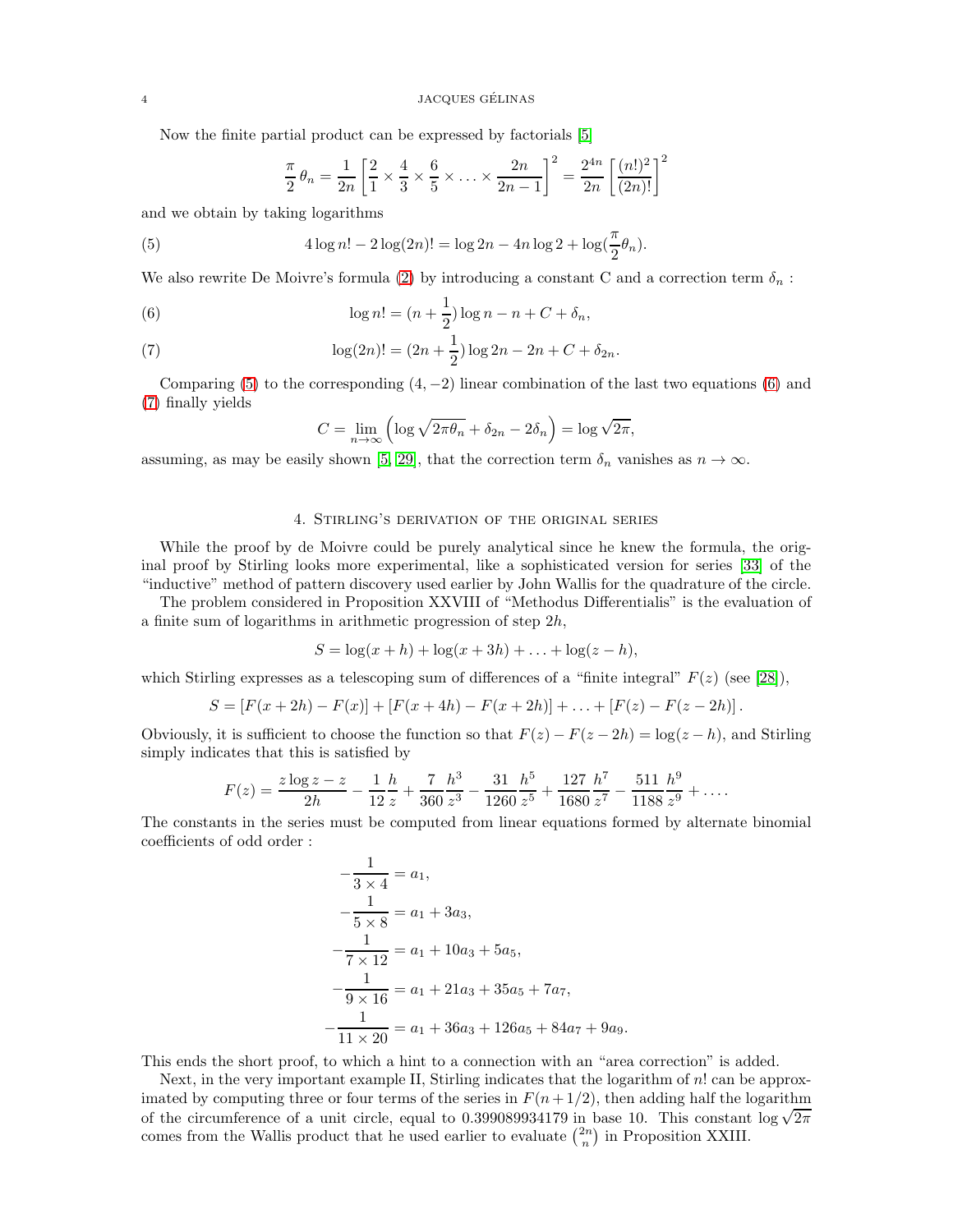Indeed, we can verify the previous equations as follows. First, since the sum of logarithms is a Riemann sum, a leading term  $\int \log z dz = z \log z - z$  is expected [\[28\]](#page-8-10), and a correcting series with undetermined coefficients  $a_k$  can be added, giving as candidate for the telescoping finite integral

$$
F(z) = \frac{z \log z - z}{2h} + \sum_{k=0}^{\infty} a_k \frac{h^k}{z^k}.
$$

Secondly, we set  $z = x + h$  and  $t = h/x$ , which eliminates x in

$$
F(z) - F(z - 2h) - \log(z - h)
$$
  
=  $F(x + h) - F(x - h) - \log x$   
=  $(x + h) \frac{\log x + \log(1 + h/x) - 1}{2h} + \sum_{k=0}^{\infty} a_k \frac{h^k}{(x + h)^k}$   

$$
- (x - h) \frac{\log x + \log(1 - h/x) - 1}{2h} - \sum_{k=0}^{\infty} a_k \frac{h^k}{(x - h)^k} - \log x
$$
  
=  $\frac{1}{2t} \log \frac{1 + t}{1 - t} + \frac{1}{2} \log(1 - t^2) - 1 + \sum_{k=1}^{\infty} a_k t^k \left[ \frac{1}{(1 + t)^k} - \frac{1}{(1 - t)^k} \right]$   
=  $\sum_{j=1}^{\infty} \frac{1 - (-1)^j}{2} \frac{t^{j-1}}{j} - \sum_{j=1}^{\infty} \frac{t^{2j}}{2j} + \sum_{k=1}^{\infty} a_k t^k \frac{D^{k-1}}{(k-1)!} \left[ \frac{(-1)^{k-1}}{1 + t} - \frac{1}{1 - t} \right]$   
=  $\sum_{j=1}^{\infty} \left[ \frac{t^{2j}}{2j + 1} - \frac{t^{2j}}{2j} \right] + \sum_{k=1}^{\infty} a_k \frac{t^k}{(k-1)!} \sum_{j=k-1}^{\infty} \frac{j! t^{j-k+1}}{(j-k+1)!} \left[ (-1)^{j-k+1} - 1 \right]$   
=  $-\sum_{j=1}^{\infty} \frac{t^{2j}}{2j(2j+1)} + \sum_{j=0}^{\infty} t^{j+1} \sum_{k=0}^j {j \choose k} a_{k+1} \left[ (-1)^{j-k} - 1 \right].$ 

The right hand side will vanish identically if (for  $j = 2n$  in the second sum)

$$
0 = \sum_{k=0}^{2n} \binom{2n}{k} a_{k+1} \left[ (-1)^{2n-k} - 1 \right] = -2 \sum_{k=0}^{n-1} \binom{2n}{2k+1} a_{2k+2};
$$

and also if (for  $j = n$  in the first sum and  $j = 2n - 1$  in the second sum)

$$
-\frac{1}{2n(2n+1)} = -\sum_{k=0}^{2n-1} {2n-1 \choose k} a_{k+1} [(-1)^{2n-1-k} - 1] = 2 \sum_{k=0}^{n-1} {2n-1 \choose 2k} a_{2k+1}, (n = 1, 2, \ldots).
$$

Clearly, as indicated by Stirling, the  $a_{2k}$  must vanish for  $k > 0$  while the  $a_{2k+1}$  must satisfy

$$
-\frac{1}{(2n+1)(4n)} = \sum_{k=0}^{n-1} {2n-1 \choose 2k} a_{2k+1}, \qquad (n = 1, 2, \ldots).
$$

The last recurrence relation is equivalent to

$$
\frac{1}{2} + \sum_{k=1}^{n} {2n+1 \choose 2k} 2k(2k-1)a_{2k-1} = 0, \qquad (n = 1, 2, ...).
$$

Now, as stated by James Bernoulli, with  $B_0 = 1$ ,  $B_1 = -1/2$ , and  $B_{2k+1} = 0$  for  $k > 0$ ,

$$
1 - \frac{1}{2} + \sum_{k=1}^{n} {2n + 1 \choose 2k} B_{2k} = \sum_{k=0}^{2n} {2n + 1 \choose k} B_k = 0, \qquad (n = 1, 2, ...).
$$

Thus, as seen by De Moivre while reading the letter of Stirling,

$$
a_{2k-1} = \frac{B_{2k}}{2k(2k-1)}, \qquad (k = 1, 2, \ldots).
$$

The equivalence of De Moivre's and Stirling's versions of the series can now be shown easily.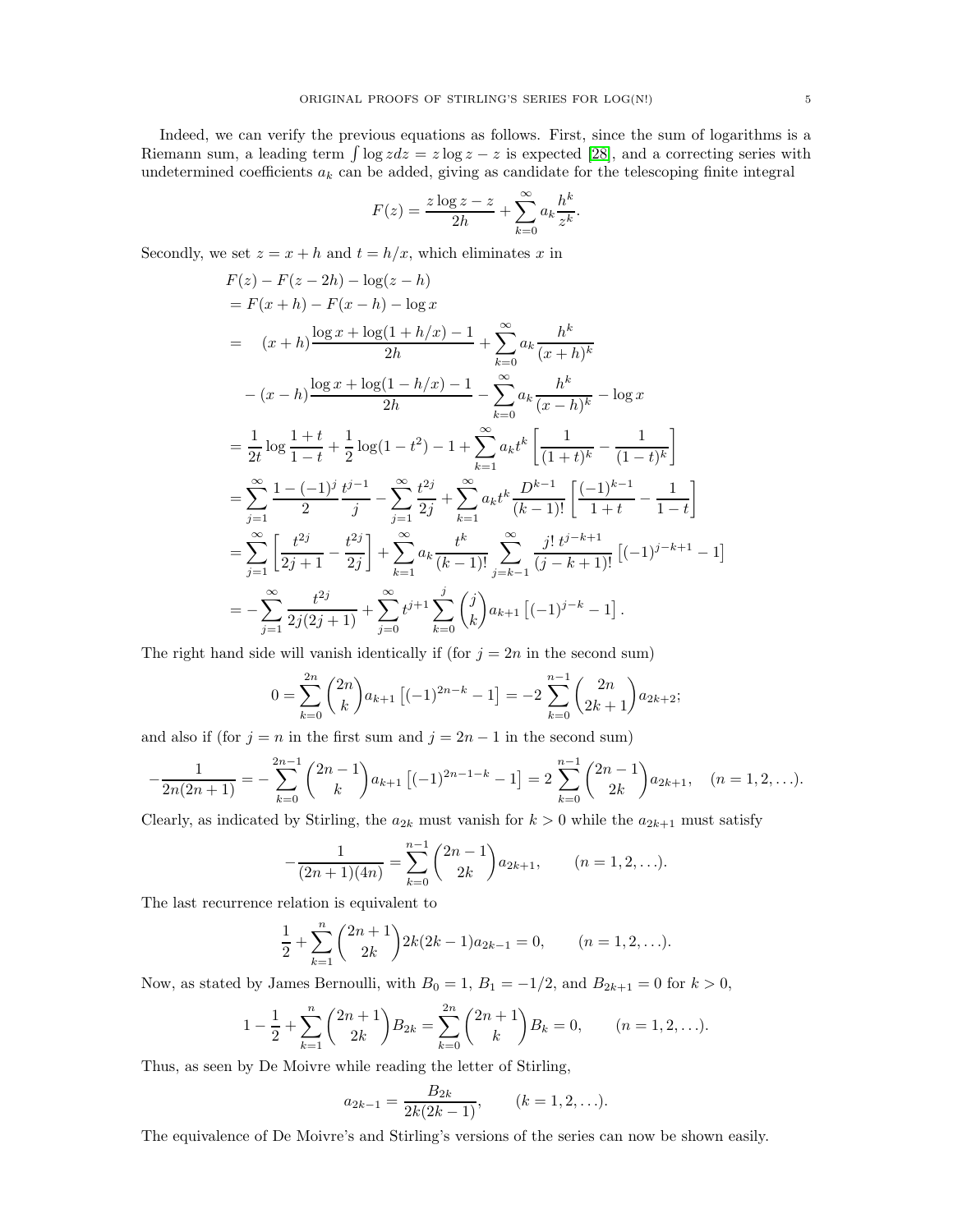#### 6 JACQUES GELINAS ´

## 5. Semi-convergence

De Moivre had only the six  $B_{2k}$  numbers that we listed above, from his copy of Ars Conjectandi. Although he reformulated the recurrence rule given by James Bernoulli to determine more  $B_{2k}$ , he never computed enough terms to notice the divergence of the correcting series for  $\log n!$ . This was proven later in 1763 by Thomas Bayes in a posthumous letter published by the Royal Society in London :

"It has been asserted by some eminent mathematicians, that the sum of the logarithms of the numbers  $1 \cdot 2 \cdot 3 \cdot 4 \cdot \&c.$  to n, is equal to

$$
\frac{1}{2}\log C + \left(n+\frac{1}{2}\right)\log n
$$

lessened by the series

$$
n - \frac{1}{12n} + \frac{1}{360n^3} - \frac{1}{1260n^5} + \frac{1}{1680n^7} - \frac{1}{1188n^9} + \&c.
$$

if C demote the circumference of a circle whose radius is unity. (.........)

Whereforeatlength the subsequent terms of this series are greater than the preceding ones, and increase in infinitum, and therefore the whole series can have no ultimate value whatsoever. Much less can that series have any ultimate value, which is deduced from it by taking  $n = 1$ , and is supposed to be equal to the logarithm of the square root of the periphery of a circle whose radius is unity<sup>[2](#page-5-0)</sup>."

The Reverend Bayes was careful in using the term "whole series", since he had noted that the first terms of the series gave a good approximation, in particular when  $n$  is large.

In fact the best number of terms to use has been determined to be near the integer part of  $\pi n$ , after which terms stop decreasing in absolute value [\[20,](#page-8-11) [30,](#page-8-12) [21\]](#page-8-13). Moreover, the rest of the series is bounded in absolute value by the first neglected term and has the same sign, which alternates from term to term following the sign of the Bernoulli numbers  $B_{2k}$  [\[4\]](#page-7-6). This is an "enveloping series" whose successive partial sums encompass a specific value which can be assigned in a certain sense to the whole series. For example, George Boole writes in 1860 [\[3,](#page-7-7) p. 87]:

"Hence for large values of  $n$  we may assume

$$
1 \cdot 2 \cdot \cdots n = \sqrt{2\pi n} \left(\frac{n}{e}\right)^n,
$$

the ratio of the two members tending to unity as  $n$  tends to infinity. And speaking generally it is with the ratios, not the actual values of functions of large numbers, that we are concerned."

In order to obtain a formula valid according to our modern standards, it is necessary to replace the divergent infinite series by its partial sum, and find an expression for the neglected rest of the series. This is usually done first for the Euler-Maclaurin formula, and then applied generally to  $\log \Gamma(z)$ , where z is a complex number outside the negative real axis [\[18\]](#page-8-14). But various shortcuts have been found when z is restricted to the positive real axis, using properties of the  $\Gamma$  function and infinite series [\[15,](#page-8-15) [16,](#page-8-16) [5,](#page-7-5) [34,](#page-8-17) [17,](#page-8-18) [24\]](#page-8-19). In [\[30\]](#page-8-12), Schaar replaced the series involving the Bernoulli numbers by an integral, using the Euler partial fraction decomposition of the cotangent function,

$$
\frac{1}{e^x - 1} = \frac{1}{x} - \frac{1}{2} + \sum_{k=1}^{\infty} \frac{2x}{x^2 + 4k^2 \pi^2},
$$

deduced from the partial fractions of  $1/(t^{2n} - 1)$  where  $t = 1 + x/2n$  and  $e^x = \lim_{h \to 0} (1 + x/n)^n$  [\[1\]](#page-7-8). From clever manipulations of the integral for  $\Gamma(a + 1)$ , he finally obtains, for  $a > 0$  and  $m \ge 0$ ,

$$
\log \Gamma(a+1) = \log \sqrt{2\pi a} + a(\log a - 1) + \sum_{k=1}^{m} \frac{B_{2k}}{2k(2k-1)} \frac{1}{a^{2k-1}}
$$

$$
-(-1)^m \frac{1}{\pi} \int_0^\infty \frac{x^{2m}}{1+x^2} \log(1 - e^{-2\pi ax}) dx.
$$

<span id="page-5-0"></span><sup>2</sup>In 1755, Euler had stated the divergence in  $1 - \frac{B_2}{1 \cdot 2} - \frac{B_4}{3 \cdot 4} - \cdots = \log \sqrt{2\pi}$  [\[13,](#page-8-20) C. VI, §157, p. 465].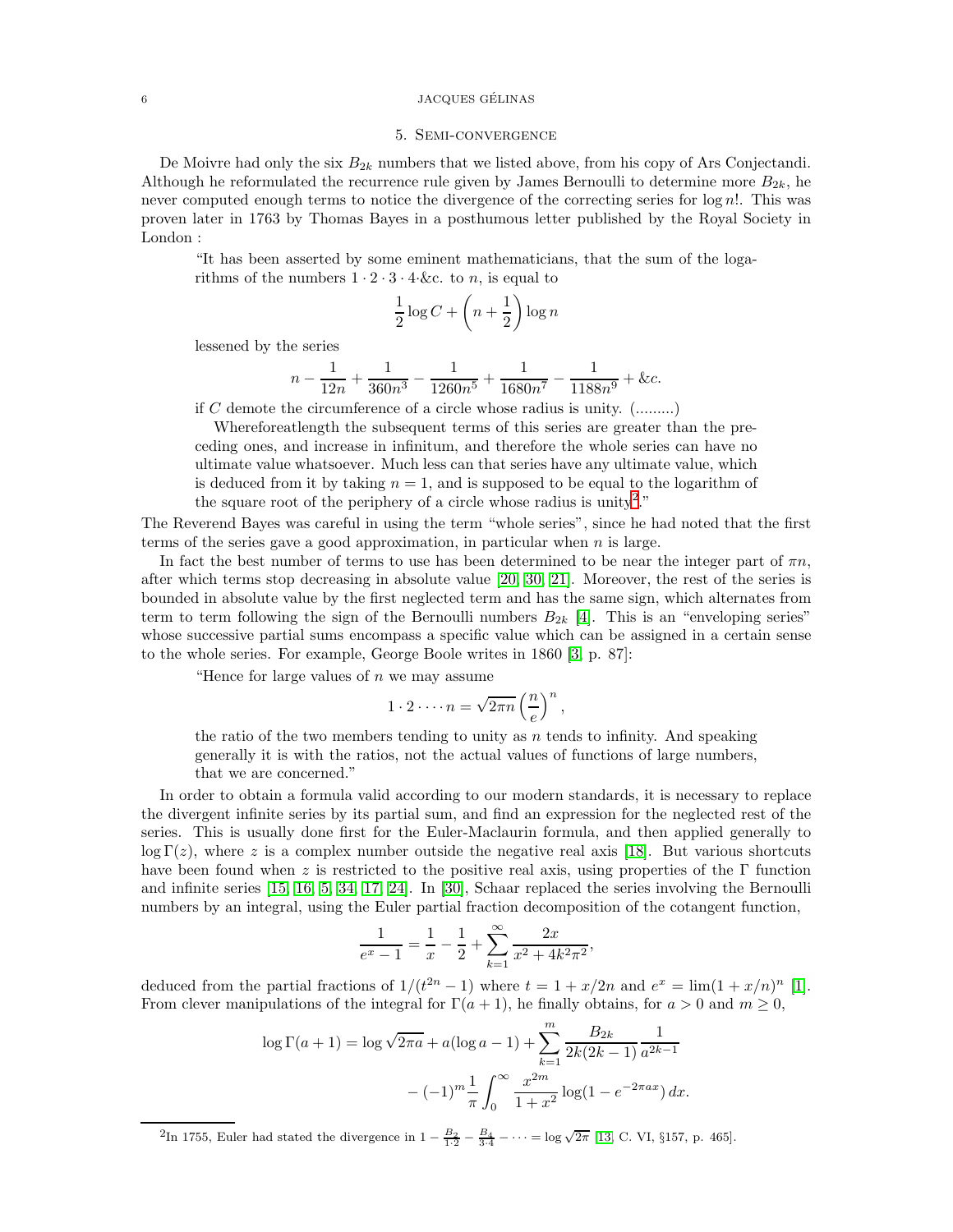#### 6. Errors in the table of logarithms of n! by Abraham de Moivre

The 1756 edition of the first De Moivre book [\[9\]](#page-7-0) contains in Appendix IV on page 333 "A correct Table of the Sums of Logarithms, from the Author's Supplement to his Miscellanea Analytica" that we compare to the original table of  $log(10n)!$  for  $1 \leq n \leq 90$  on pages 103–104 in the 1730 "Miscellanea Analytica". Spaces between digits in the following table section highlight differences which are also represented in the last column.

| $\boldsymbol{n}$ | log(n!)<br>(1730)     | log(n!)<br>(1756)     | $(1730) -$<br>(1756)                             |
|------------------|-----------------------|-----------------------|--------------------------------------------------|
| 10               | 6.55977 303287678     | 6.55976 303287678     | $+\overline{10^{-5}}$                            |
| 20               | 18.38613 461687770    | 18.38612 461687770    | $+10^{-5}$                                       |
| 30               | 32.42367 007492572    | 32.42366 007492572    | $+10^{-5}$                                       |
| 40               | 47.91165 506815591    | 47.91164 506815591    | $+10^{-5}$                                       |
| 50               | 64.48308 487247209    | 64.48307 487247209    | $+10^{-5}$                                       |
| 60               | 81.92018 484939024    | 81.92017 484939024    | $+10^{-5}$                                       |
| 70               | 100.07841 503568004   | 100.07840 503568004   | $+10^{-5}$                                       |
| 80               | 118.85473 71 2249966  | 118.85472 77 2249966  | $+10^{-5} - 6 \cdot 10^{-7}$                     |
| 90               | 138.17194 51 9001086  | 138.17193 57 9001086  | $+10^{-5} - 6 \cdot 10^{-7}$                     |
| 100              | 157.97001 30 5471585  | 157.97000 36 5471585  | $+10^{-5} - 6 \cdot 10^{-7}$                     |
| 110              | 178.20092 70 4487008  | 178.20091 76 4487008  | $+10^{-5} - 6 \cdot 10^{-7}$                     |
| 120              | 198.82540 32 4721977  | 198.82539 38 4721977  | $+10^{-5} - 6 \cdot 10^{-7}$                     |
| 130              | 219.81070 25 5614815  | 219.81069 31 5614815  | $+10^{-5} - 6 \cdot 10^{-7}$                     |
| 140              | 241.12911 93 8869689  | 241.12910 99 8869689  | $+10^{-5} - 6 \cdot 10^{-7}$                     |
| 150              | 262.75690 28 1092616  | 262.75689 34 1092616  | $+10^{-5} - 6 \cdot 10^{-7}$                     |
| 160              | 284.67346 56 4068298  | 284.67345 62 4068298  | $+10^{-5} - 6 \cdot 10^{-7}$                     |
| 170              | 306.66079 13 9482847  | 306.66078 19 9482847  | $+10^{-5} - 6 \cdot 10^{-7}$                     |
| 180              | 329.30298 08 238 9393 | 329.30297 14 247 9393 | $+10^{-5} - 6 \cdot 10^{-7} - 9 \cdot 10^{-9}$   |
| 190              | 351.98589 92 366 3535 | 351.98588 98 339 3535 | $+10^{-5} - 6 \cdot 10^{-7} + 27 \cdot 10^{-10}$ |
| 200              | 374.89689 80 427 4044 | 374.89688 86 400 4044 | $+10^{-5} - 6 \cdot 10^{-7} + 27 \cdot 10^{-10}$ |

Clearly, the systematic errors which recur from one line to the next are not typographic errors. One can see that there was in 1730 an error of  $+1$  unit in the fifth decimal of log(10!), which affected all other entries. And for  $log(80!)$ , "1" replaced a "7" in the seventh decimal, also affecting all subsequent entries below. Then a most probable inversion of the ninth and tenth decimals ("74" instead of "47") in log(180!) was also propagated to the rest of the table.

Based on this data and its title, one can speculate that De Moivre simply added the logarithms of natural numbers in sequence to compute the logarithms of the factorials, without using as a check an approximating formula, another order of additions, or sums of digits modulo 9 ("casting out the nines" [\[22,](#page-8-21) [6,](#page-7-9) [8\]](#page-7-3), which does not detect digit permutations).

7. Stirling's series in "The Doctrine of Chances" by Abraham de Moivre, 1756

The 1756 edition of the first De Moivre book [\[9\]](#page-7-0) also contains on page 334 the following presentation of the original Stirling series after the corrected table of logarithms.

"If we would examine these numbers, or continue the Table farther on, we have that excellent rule communicated to the Author by Mr. James Stirling; published in his Supplement to the "Miscellanea Analytica" and by Mr. Stirling himself in his "Methodis Differentialis", Prop. XXVIII.

Let  $z-1/2$  be the last term of any Series of the Natural Numbers  $1, 2, 3, 4, \ldots, z 1/2$ ;  $a = .43428448190325$  the reciprocal of Neper's Logarithm of 10: Then three or four terms of this series

$$
z \log z - az - \frac{a}{2 \cdot 12 \cdot z} + \frac{7a}{8 \cdot 360z^3} - \frac{31a}{32 \cdot 1260z^5} + \frac{127a}{128 \cdot 1680z^7} - \&c.
$$

added to 0.399089934179 which is half the Logarithm of a Circumference whose Radius is Unity, will be the Sum of the Logarithms of the given Series; or the Logarithm of the Product  $1 \times 2 \times 3 \times 4 \times 5 \times \cdots \times (z-1/2)$ .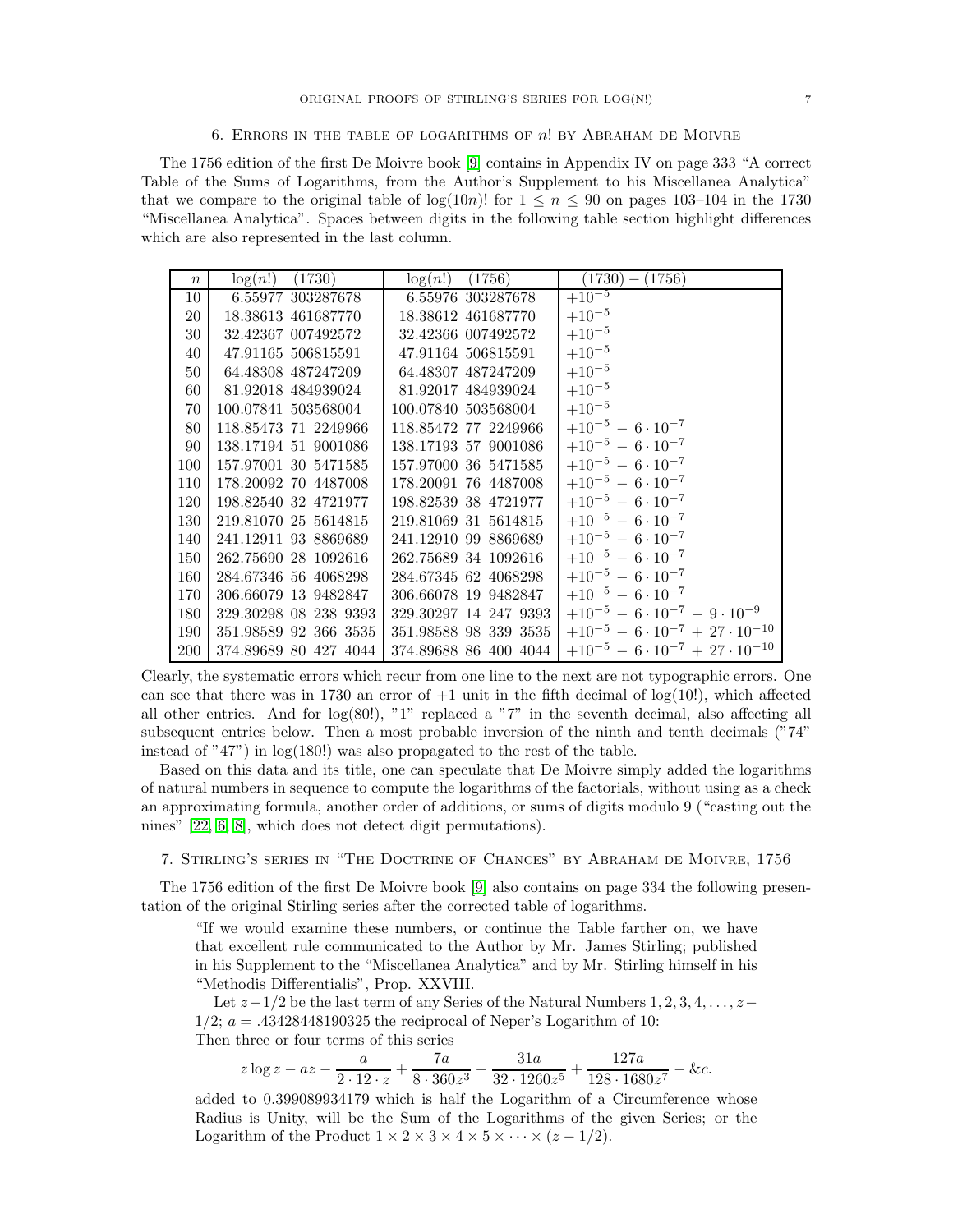The coefficients of all the terms after the first two being formed as follows. Put

$$
-\frac{1}{3 \cdot 4} = A
$$
  
\n
$$
-\frac{1}{5 \cdot 8} = A + 3B
$$
  
\n
$$
-\frac{1}{7 \cdot 12} = A + 10B + 5C
$$
  
\n
$$
-\frac{1}{9 \cdot 15} = A + 21B + 35C + 7D
$$
  
\n
$$
-\frac{1}{11 \cdot 20} = A + 36B + 126C + 84D + 9E.
$$

In which the Numbers 1, 1, 1, &c., 3, 10, 21, 36, &c., 5, 35, 126, &c. that multiply  $A, B, C, \&c.$  are the alternate Unciae of the odd Powers of a Binomial.

Then the Coefficients of the several Terms will be  $(1/2) \times A = -1/(2 \cdot 12)$ ,

$$
(1/2)^3 \times B = -7/(8 \cdot 360), (1/2)^5 \times C = -31/(32 \cdot 1260), \&c.
$$

See the general Theorem and Demonstration in Mr. Stirling's Proposition quoted above."

## 8. CONCLUSION

The errors in the table of logarithms were in fact a godsend, since they prompted the letter of Stirling; and by chance De Moivre then worked not only on correcting his additions but also on finding a new proof of the original formula [\(1\)](#page-0-0). His simpler version [\(2\)](#page-0-1) of the series is now universally adopted because so much more properties are known for the Bernoulli numbers than for the coefficients of Stirling, after the appearance in 1755 of the revolutionary "Institutiones Calculi Differentialis" by Euler [\[13\]](#page-8-20) – another lucky break for De Moivre.

Stirling himself admitted later gracefully in a September 1730 letter to Cramer that De Moivre's version was simpler than his own [\[12\]](#page-8-22). He also suggested in 1738 the formula (which must then be De Moivre's version) to Euler as an example for his new summation method using differential quotients and Bernoulli numbers, while making him aware of the existence of the similar Maclaurin's summation method [\[14\]](#page-8-23).

Now De Moivre first discovered, proved geometrically, and published the trigonometric formula  $(\cos \theta + i \sin \theta)^n = \cos n\theta + i \sin n\theta$ . While Euler's reformulation and proof via his own relation  $e^{i\theta} = \cos \theta + i \sin \theta$  is now universally known and preferred, nobody (certainly not Euler!) would suggest switching priority from De Moivre to Euler for that new proof and new notation.

Likewise indeed, James Stirling must keep his indisputable priority for the discovery, proof, and publication of Stirling's series [\(1\)](#page-0-0), including of course the explicit constant  $\log \sqrt{2\pi}$ .

#### **REFERENCES**

- <span id="page-7-8"></span><span id="page-7-4"></span>[1] Jacob Bernoulli. Journal des sçavans, page 314, 1685. (Compound interest problem solved by  $e = \lim(1+1/n)^n$ ).
- [2] Jacques Philippe Binet. Mémoire sur les intégrales Eulériennes. Journal de l'École Royale Polytechnique, 16:123– 343, 1839.
- <span id="page-7-7"></span>[3] George Boole. A treatise on the calculus of finite differences. Macmillan, Cambridge, 1860. (Stirling's formula via Euler-Maclaurin summation and operator calculus, p. 86–87).
- <span id="page-7-6"></span><span id="page-7-5"></span>[4] Augustin Cauchy. Exercices d'analyse et de physique mathématique. Bachelier, Paris, 1841.
- [5] Ernest Cesàro. Une démonstration de la formule de Stirling. Nouvelle Correspondance Mathématique, VI:354– 357, 1880. (Elementary proof replacing the one of Glaisher).
- <span id="page-7-9"></span>[6] G. Chrystal. Algebra. An elementary text-book I. Adam and Charles Black, London, 1904. (Casting out the nines, p. 175).
- <span id="page-7-2"></span>[7] Keith Conrad. Stirling's formula. (Downloaded in December 2016 from <www.math.uconn.edu/~kconrad/blurbs/analysis/stirling.pdf>, 8 pages, 2014).
- <span id="page-7-3"></span>[8] John H. Conway and Richard K. Guy. The book of numbers. Springer-Verlag, New York, 1996. (Casting out the nines, p. 28–29).
- <span id="page-7-1"></span><span id="page-7-0"></span>[9] Abraham de Moivre. The doctrine of chances. W. Pearson, London, 1718, 1738, 1756.
- [10] Abraham de Moivre. Miscellanea Analytica de Seriebus et Quadraturis. Tonson and Watts, London, 1730. (Downloaded in December 2016 from <www.e-rara.ch/zut/content/titleinfo/1256109>).